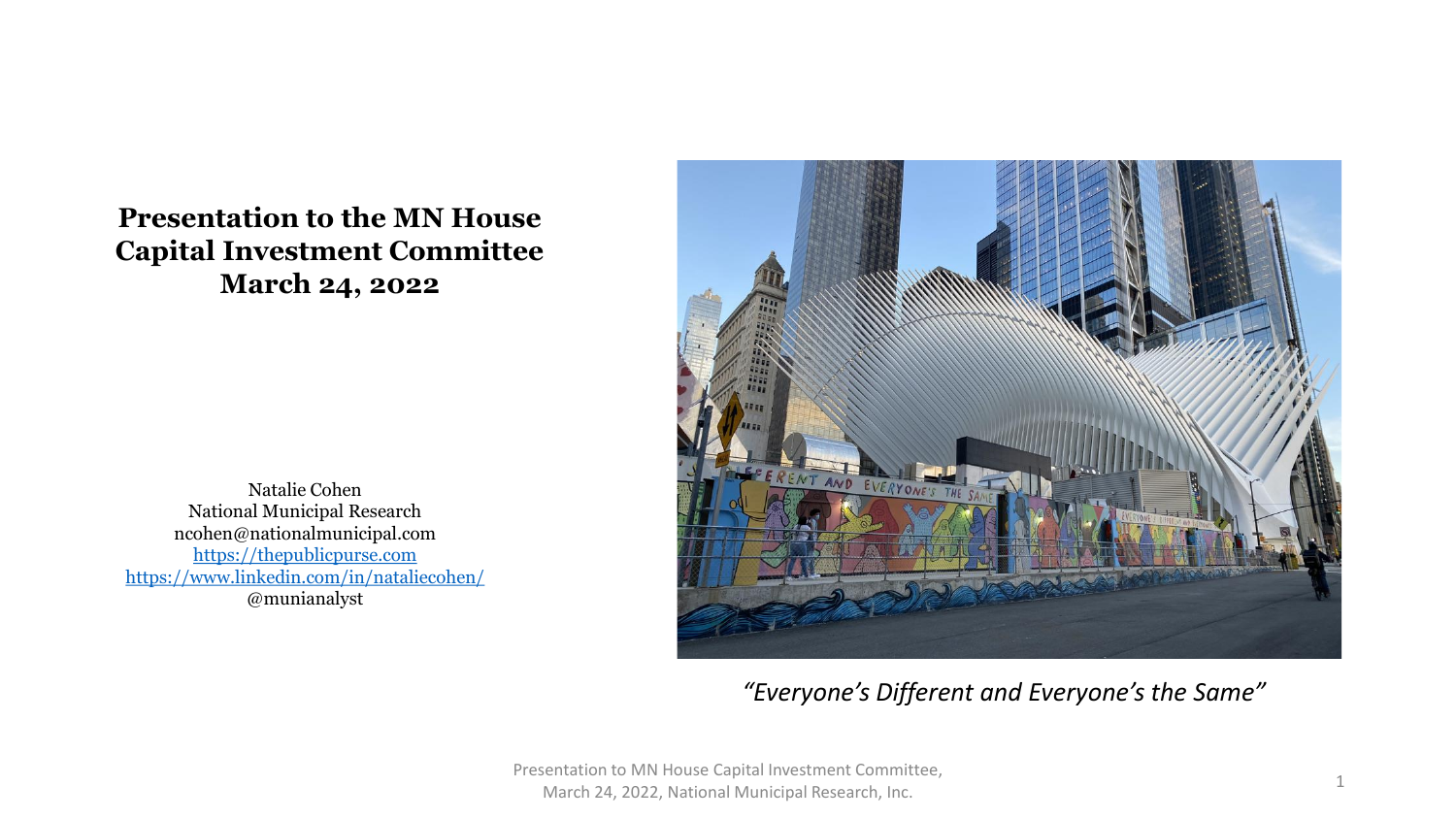#### **Managing the Global Impacts of Climate Change**

- $\triangleright$  We are experiencing increasingly frequent extreme climate events such as flood, fire, tornado, tsunami, earthquake and rising sea levels.
- $\triangleright$  Scientists generally agree that carbon emissions are warming the earth and play a causal effect on these extreme climate events.
- $\triangleright$  World leaders met in Paris in 2015 and 191 countries plus the EU approved the Paris Agreement to slow this global warming. More information [here.](https://treaties.un.org/Pages/ViewDetails.aspx?src=TREATY&mtdsg_no=XXVII-7-d&chapter=27&clang=_en)
- ➢ In 2021, following COP26 (Conference of the Parties), Moody's CEO [wrote](chrome-extension://efaidnbmnnnibpcajpcglclefindmkaj/viewer.html?pdfurl=https%3A%2F%2Fwww.moodys.com%2Fsites%2Fproducts%2FProductAttachments%2FMoodys_ReadyOrNot.pdf&clen=4354799&chunk=true) "Ready or not? Sector Performance in a Zero-Carbon World, 'Few issues are poised to multiply risk or opportunity – more dramatically in capital markets than climate change.'"
- $\triangleright$  Central bankers (including the US Federal Reserve) now link extreme climate events to financial instability.
- $\triangleright$  The current SEC chair, is eager to see climate-related disclosures and announced a **[proposed rule](https://www.sec.gov/news/press-release/2022-46)** requiring such disclosures.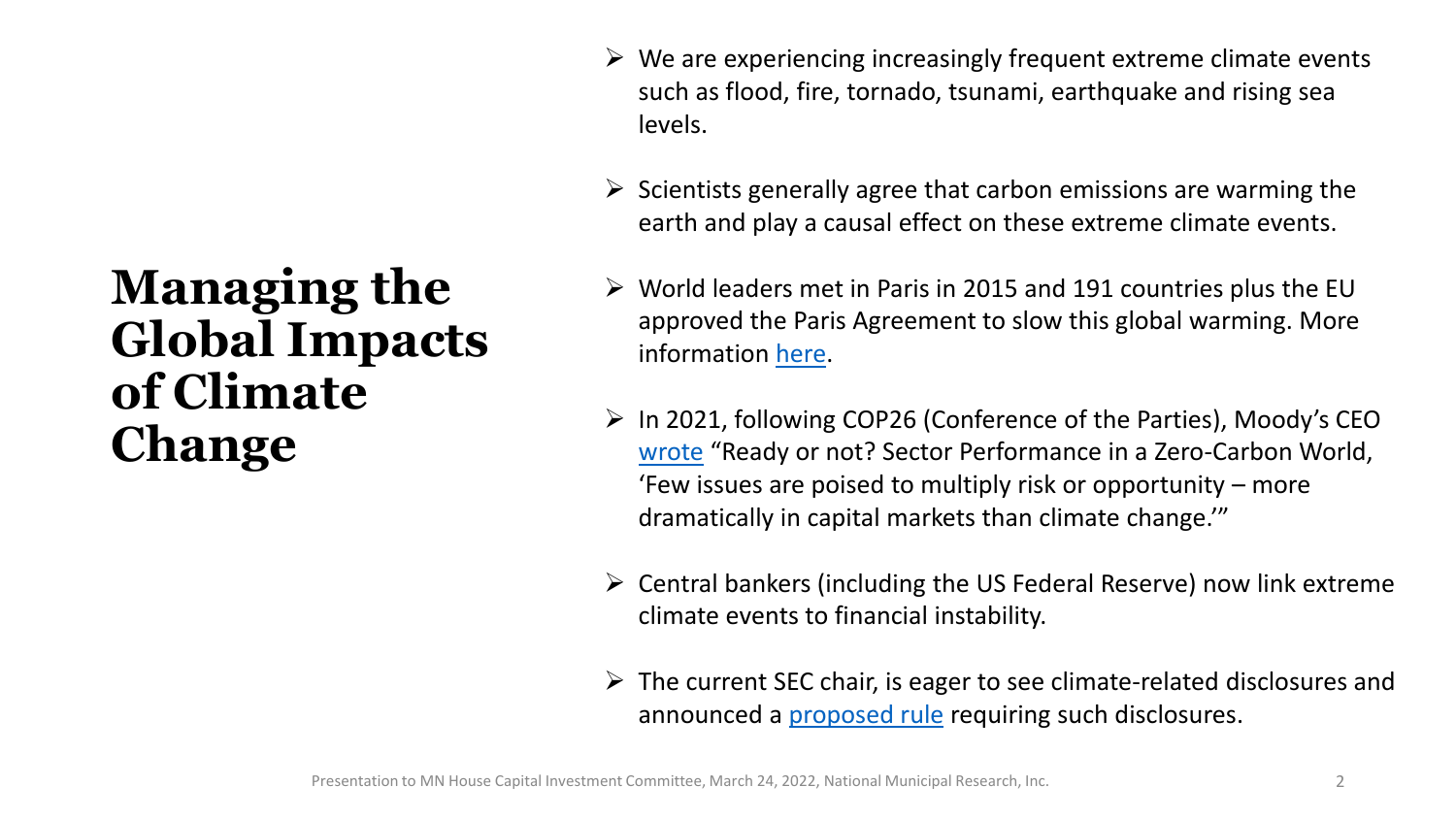# **Climate Change and the Municipal Capital Market**

- $\triangleright$  Capital spending by municipalities should emerge from overall risk and economic development planning.
- $\triangleright$  Investing in climate change adaptation and mitigation protects our communities and increases their value for current and prospective residents and businesses.
- ➢ Many states and municipalities have developed "Climate Action Plans". Information about states that have plans may be found [here](https://www.c2es.org/document/climate-action-plans/). Minnesota's plan may be found [here](https://www.house.leg.state.mn.us/dflpdf/990649f7-d9db-4ffd-a5b5-496baddbb282.pdf). The US EPA has information about Climate Adaptation [here.](https://www.epa.gov/climate-adaptation/climate-adaptation-plan)
- $\triangleright$  It is a good time to use bonds to strengthen and modernize infrastructure to withstand extreme climate events.
	- ➢ There is growing demand from investors for "green" bonds and ESG disclosure (environment, social, governance).
	- $\triangleright$  We know that interest rates will be rising
	- $\triangleright$  The Infrastructure Improvement and Jobs Act will be distributing money to states to invest in state and local infrastructure improvements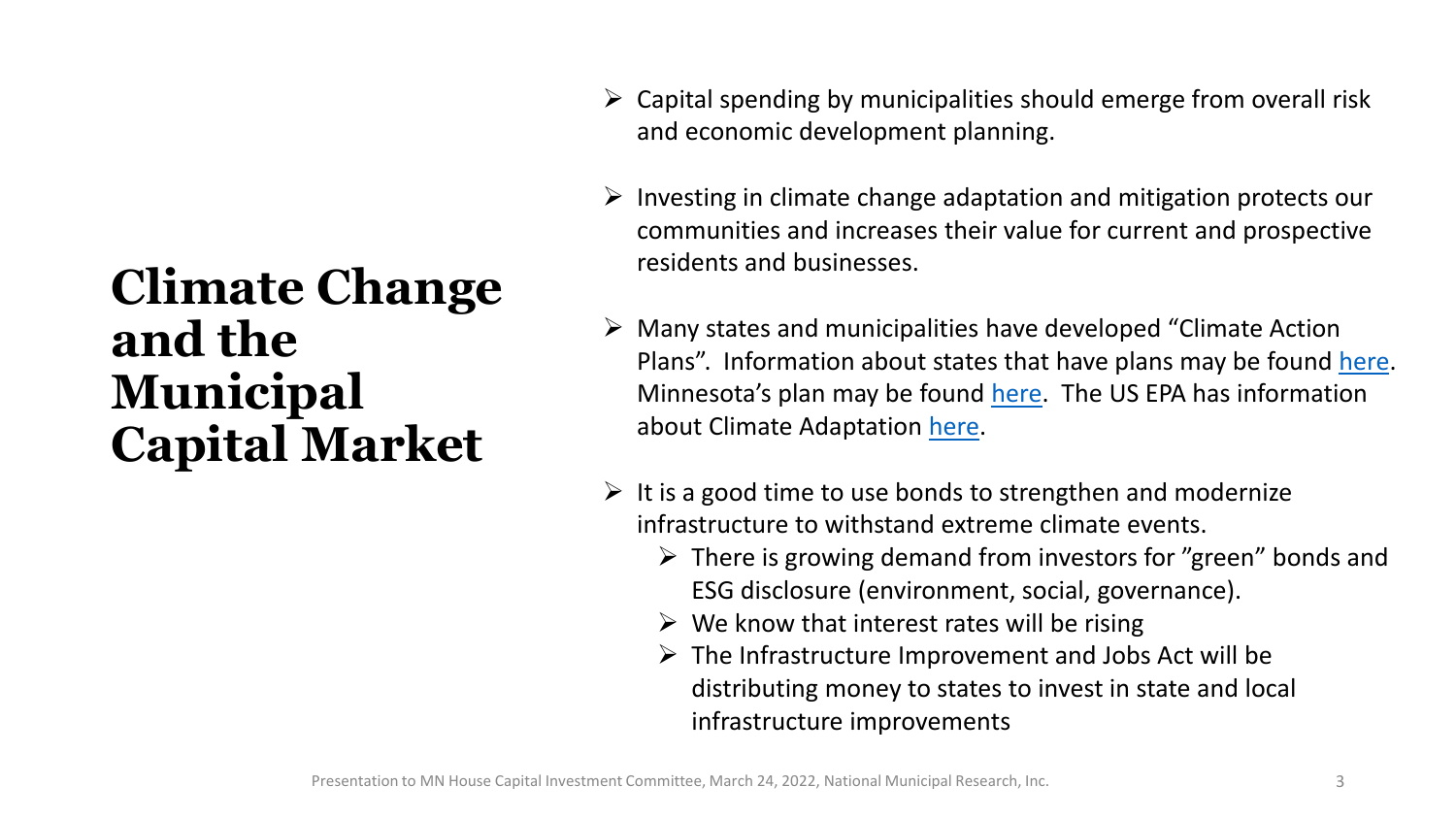# **A Few Important Distinctions**

- ➢ There is a distinction between labelling bonds as "green" (or "social") and what state and local governments are doing to strengthen their infrastructure, protect people and property from the effects of climate change.
- $\triangleright$  There is a proliferation of companies that measure, document and monitor the "green-ness" of a bond. Some governments selfdesignate. It is early in the evolution of standards.
- ➢ The Government Finance Officers' Association recently approved a best practice on designating bonds. A link to this document is [here](https://www.gfoa.org/materials/marketing--bonds-esg) as well as a [link](https://www.gfoa.org/search?q=ESG) to the topic of ESG at GFOA.
- $\triangleright$  While the SEC has no direct authority to require state and local government disclosures, credit rating agencies and investors want greater disclosure in offering documents. The MSRB (Municipal Securities Rulemaking Board) issued a [request](chrome-extension://efaidnbmnnnibpcajpcglclefindmkaj/viewer.html?pdfurl=https%3A%2F%2Fwww.msrb.org%2F-%2Fmedia%2FFiles%2FRegulatory-Notices%2FRFCs%2F2021-17.ashx&clen=240064&chunk=true&pdffilename=2021-17.pdf) for comment in December 2021. (Many good footnotes in this RFC!)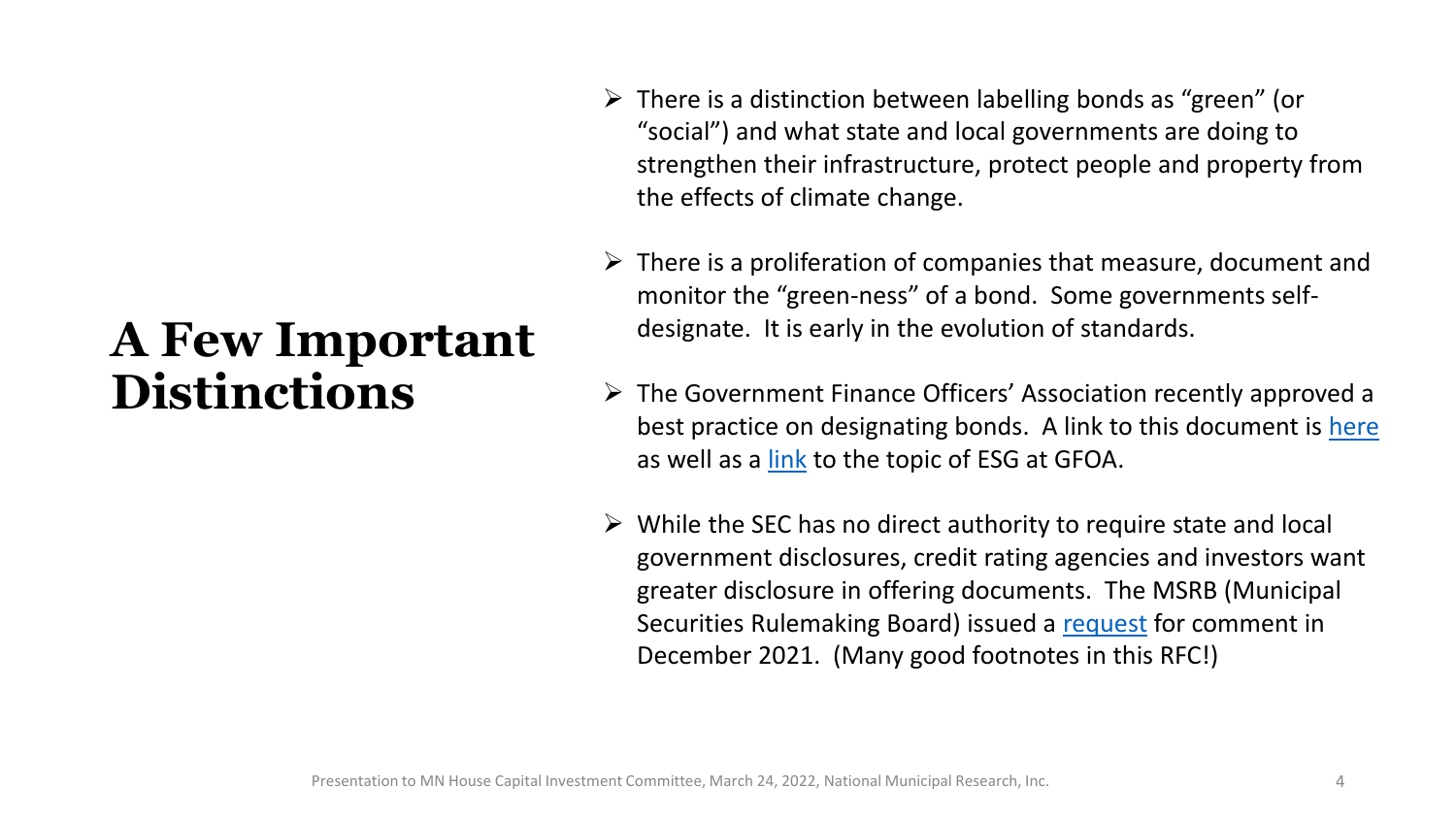# **A Few More Thoughts**

- $\triangleright$  In affiliation with the United Nations Environment Programme, there have been a series of [reports](https://www.unpri.org/) on "Principles for Responsible Investment" including one on the US Municipal Bond Market. Top municipal analysts and portfolio managers from sixteen institutions (such as Nuveen, PIMCO, Wells Capital Management, Goldman Sachs, and others) collaborated on this [paper.](chrome-extension://efaidnbmnnnibpcajpcglclefindmkaj/viewer.html?pdfurl=https%3A%2F%2Fwww.unpri.org%2Fdownload%3Fac%3D14049&pdffilename=pri_esgintegrationtheusmunicipal_515137.pdf) I also highlight this group's report on [Credit Risk and Ratings.](https://www.unpri.org/investment-tools/fixed-income/credit-risk-and-ratings)
- $\triangleright$  Public pension plans: Control over public pension plan investment allocations is controversial. Numerous states have laws and regulation against divestment, particularly fossil fuels, while others encourage "greening" investment portfolios. The recent war in Ukraine plus inflation in gasoline prices have complicated this discussion. (See blog post in [ThePublicPurse](https://thepublicpurse.com/2022/03/15/when-e-and-s-in-esg-collide/) on this topic.)
- $\triangleright$  The Heartland Institute has been keeping track of "anti-climate" change" activities [here.](https://www.heartland.org/topics/climate-change/)